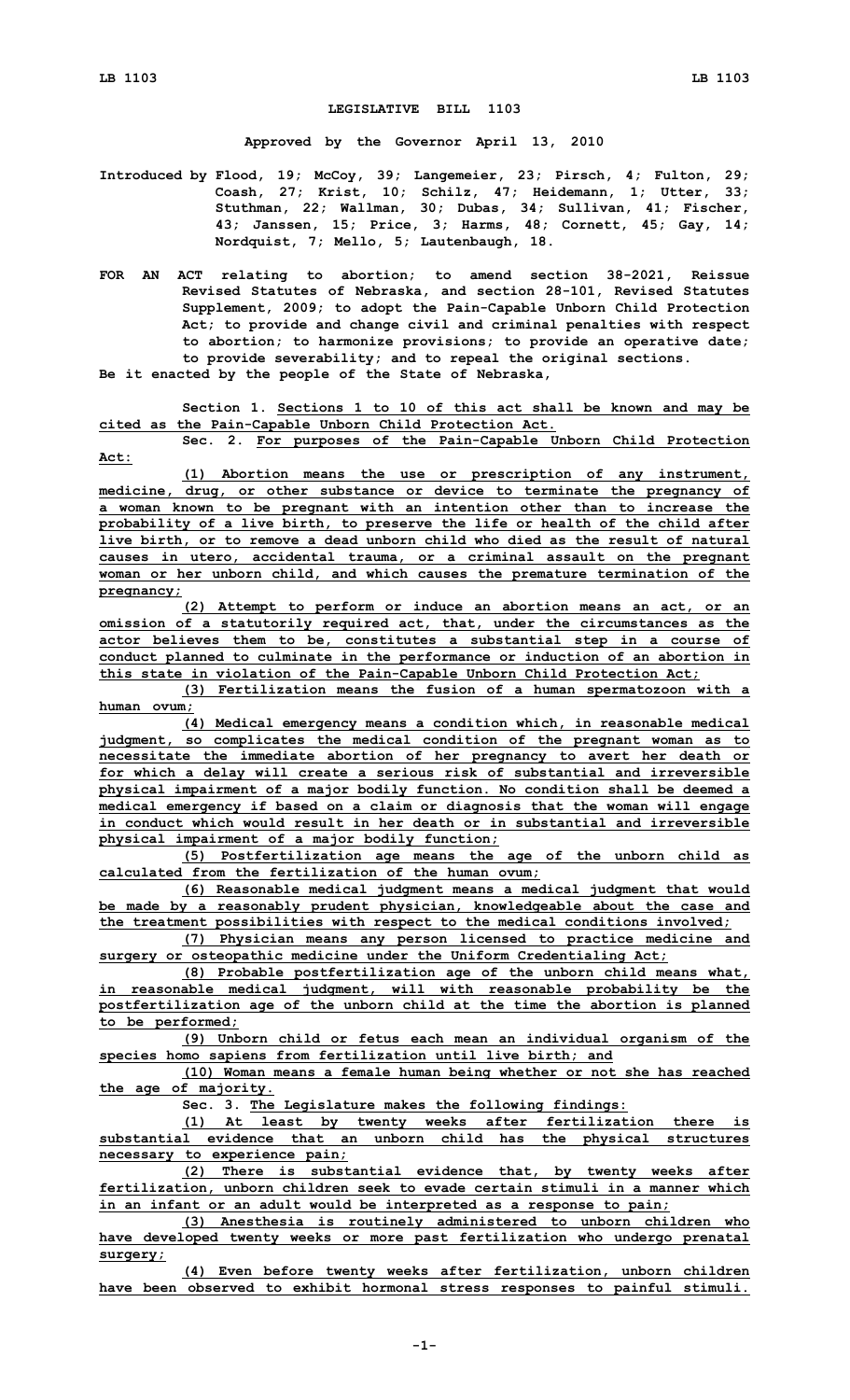**Such responses were reduced when pain medication was administered directly to such unborn children; and**

**(5) It is the purpose of the State of Nebraska to assert <sup>a</sup> compelling state interest in protecting the lives of unborn children from the stage at which substantial medical evidence indicates that they are capable of feeling pain.**

**Sec. 4. (1) Except in the case of <sup>a</sup> medical emergency which prevents compliance with this section, no abortion shall be performed or induced or be attempted to be performed or induced unless the physician performing or inducing it has first made <sup>a</sup> determination of the probable postfertilization age of the unborn child or relied upon such <sup>a</sup> determination made by another physician. In making such <sup>a</sup> determination, <sup>a</sup> physician shall make such inquiries of the woman and perform or cause to be performed such medical examinations and tests as <sup>a</sup> reasonably prudent physician, knowledgeable about the case and the medical conditions involved, would consider necessary to perform in making an accurate diagnosis with respect to postfertilization age.**

**(2) Failure by any physician to conform to any requirement of this section constitutes unprofessional conduct pursuant to section 38-2021.**

**Sec. 5. No person shall perform or induce or attempt to perform or induce an abortion upon <sup>a</sup> woman when it has been determined, by the physician performing or inducing the abortion or by another physician upon whose determination that physician relies, that the probable postfertilization age of the woman's unborn child is twenty or more weeks unless, in reasonable medical judgment (1) she has <sup>a</sup> condition which so complicates her medical condition as to necessitate the abortion of her pregnancy to avert her death or to avert serious risk of substantial and irreversible physical impairment of <sup>a</sup> major bodily function or (2) it is necessary to preserve the life of an unborn child. No such condition shall be deemed to exist if it is based on <sup>a</sup> claim or diagnosis that the woman will engage in conduct which would result in her death or in substantial and irreversible physical impairment of <sup>a</sup> major bodily function. In such <sup>a</sup> case, the physician shall terminate the pregnancy in the manner which, in reasonable medical judgment, provides the best opportunity for the unborn child to survive, unless, in reasonable medical judgment, termination of the pregnancy in that manner would pose <sup>a</sup> greater risk either of the death of the pregnant woman or of the substantial and irreversible physical impairment of <sup>a</sup> major bodily function of the woman than would another available method. No such greater risk shall be deemed to exist if it is based on <sup>a</sup> claim or diagnosis that the woman will engage in conduct which would result in her death or in substantial and irreversible physical impairment of <sup>a</sup> major bodily function.**

**Sec. 6. (1) Any physician who performs or induces or attempts to perform or induce an abortion shall report to the Department of Health and Human Services, on <sup>a</sup> schedule and in accordance with forms and rules and regulations adopted and promulgated by the department:**

**(a) If <sup>a</sup> determination of probable postfertilization age was made, the probable postfertilization age determined and the method and basis of the determination;**

**(b) If <sup>a</sup> determination of probable postfertilization age was not made, the basis of the determination that <sup>a</sup> medical emergency existed;**

**(c) If the probable postfertilization age was determined to be twenty or more weeks, the basis of the determination that the pregnant woman had <sup>a</sup> condition which so complicated her medical condition as to necessitate the abortion of her pregnancy to avert her death or to avert serious risk of substantial and irreversible physical impairment of <sup>a</sup> major bodily function, or the basis of the determination that it was necessary to preserve the life of an unborn child; and**

**(d) The method used for the abortion and, in the case of an abortion performed when the probable postfertilization age was determined to be twenty or more weeks, whether the method of abortion used was one that, in reasonable medical judgment, provided the best opportunity for the unborn child to survive or, if such <sup>a</sup> method was not used, the basis of the determination that termination of the pregnancy in that manner would pose <sup>a</sup> greater risk either of the death of the pregnant woman or of the substantial and irreversible physical impairment of <sup>a</sup> major bodily function of the woman than would other available methods.**

**(2) By June 30 of each year, the department shall issue <sup>a</sup> public report providing statistics for the previous calendar year compiled from all of the reports covering that year submitted in accordance with this section for each of the items listed in subsection (1) of this section. Each such report shall also provide the statistics for all previous calendar years during which this section was in effect, adjusted to reflect any additional information from late or corrected reports. The department shall take care**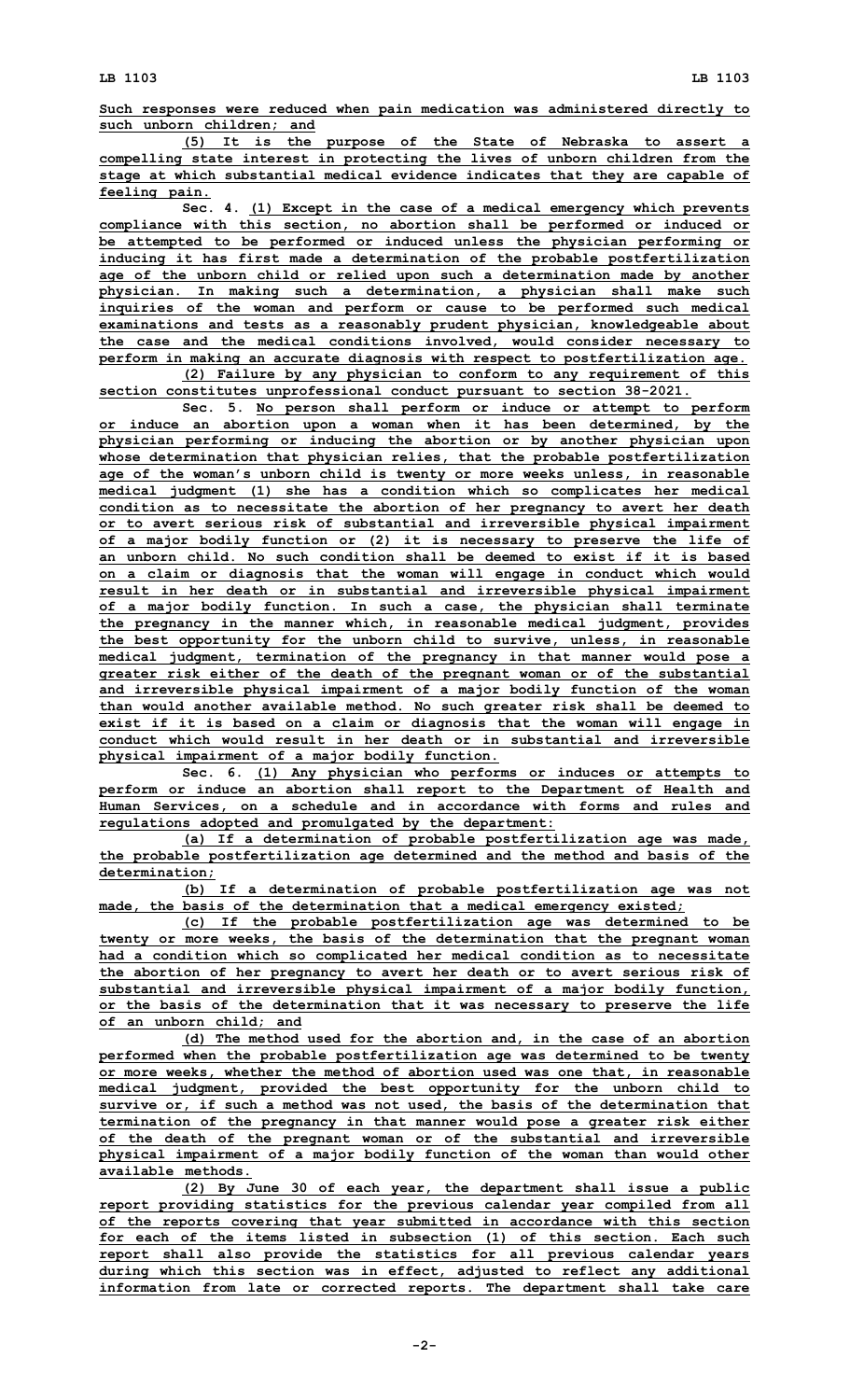**to ensure that none of the information included in the public reports could reasonably lead to the identification of any pregnant woman upon whom an abortion was performed.**

**(3) Any physician who fails to submit <sup>a</sup> report by the end of thirty days following the due date shall be subject to <sup>a</sup> late fee of five hundred dollars for each additional thirty-day period or portion of <sup>a</sup> thirty-day period the report is overdue. Any physician required to report in accordance with the Pain-Capable Unborn Child Protection Act who has not submitted <sup>a</sup> report, or has submitted only an incomplete report, more than one year following the due date, may, in an action brought in the manner in which actions are brought to enforce the Uniform Credentialing Act pursuant to section 38-1,139, be directed by <sup>a</sup> court of competent jurisdiction to submit <sup>a</sup> complete report within <sup>a</sup> time period stated by court order or be subject to civil contempt. Failure by any physician to conform to any requirement of this section, other than late filing of <sup>a</sup> report, constitutes unprofessional conduct pursuant to section 38-2021. Failure by any physician to submit <sup>a</sup> complete report in accordance with <sup>a</sup> court order constitutes unprofessional conduct pursuant to section 38-2021. Intentional or reckless falsification of any report required under this section is <sup>a</sup> Class V misdemeanor.**

**(4) Within ninety days after the operative date of this act, the department shall adopt and promulgate rules and regulations to assist in compliance with this section.**

**Sec. 7. Any person who intentionally or recklessly performs or attempts to perform an abortion in violation of section 5 of this act is guilty of <sup>a</sup> Class IV felony. No penalty shall be assessed against the woman upon whom the abortion is performed or attempted to be performed.**

**Sec. 8. (1) Any woman upon whom an abortion has been performed in violation of the Pain-Capable Unborn Child Protection Act or the father of the unborn child who was the subject of such an abortion may maintain an action against the person who performed the abortion in an intentional or <sup>a</sup> reckless violation of the Pain-Capable Unborn Child Protection Act for actual damages. Any woman upon whom an abortion has been attempted in violation of the Pain-Capable Unborn Child Protection Act may maintain an action against the person who attempted to perform the abortion in an intentional or <sup>a</sup> reckless violation of the Pain-Capable Unborn Child Protection Act for actual damages.**

**(2) <sup>A</sup> cause of action for injunctive relief against any person who has intentionally violated the Pain-Capable Unborn Child Protection Act may be maintained by the woman upon whom an abortion was performed or attempted to be performed in violation of the Pain-Capable Unborn Child Protection Act, by any person who is the spouse, parent, sibling, or guardian of, or <sup>a</sup> current or former licensed health care provider of, the woman upon whom an abortion has been performed or attempted to be performed in violation of the Pain-Capable Unborn Child Protection Act, by <sup>a</sup> county attorney with appropriate jurisdiction, or by the Attorney General. The injunction shall prevent the abortion provider from performing further abortions in violation of the Pain-Capable Unborn Child Protection Act in this state.**

**(3) If judgment is rendered in favor of the plaintiff in an action described in this section, the court shall also render judgment for reasonable attorney's fees in favor of the plaintiff against the defendant.**

**(4) If judgment is rendered in favor of the defendant and the court finds that the plaintiff's suit was frivolous and brought in bad faith, the court shall also render judgment for reasonable attorney's fees in favor of the defendant against the plaintiff.**

**(5) No damages or attorney's fees may be assessed against the woman upon whom an abortion was performed or attempted to be performed except as provided in subsection (4) of this section.**

**Sec. 9. In every civil or criminal proceeding or action brought under the Pain-Capable Unborn Child Protection Act, the court shall rule whether the anonymity of any woman upon whom an abortion has been performed or attempted shall be preserved from public disclosure if she does not give her consent to such disclosure. The court, upon motion or sua sponte, shall make such <sup>a</sup> ruling and, upon determining that her anonymity should be preserved, shall issue orders to the parties, witnesses, and counsel and shall direct the sealing of the record and exclusion of individuals from courtrooms or hearing rooms to the extent necessary to safeguard her identity from public disclosure. Each such order shall be accompanied by specific written findings explaining why the anonymity of the woman should be preserved from public disclosure, why the order is essential to that end, how the order is narrowly tailored to serve that interest, and why no reasonable less restrictive alternative exists. In the absence of written consent of the woman upon whom an abortion has been performed or attempted, anyone, other than <sup>a</sup> public official, who brings an action under section 8 of this act shall do so under**